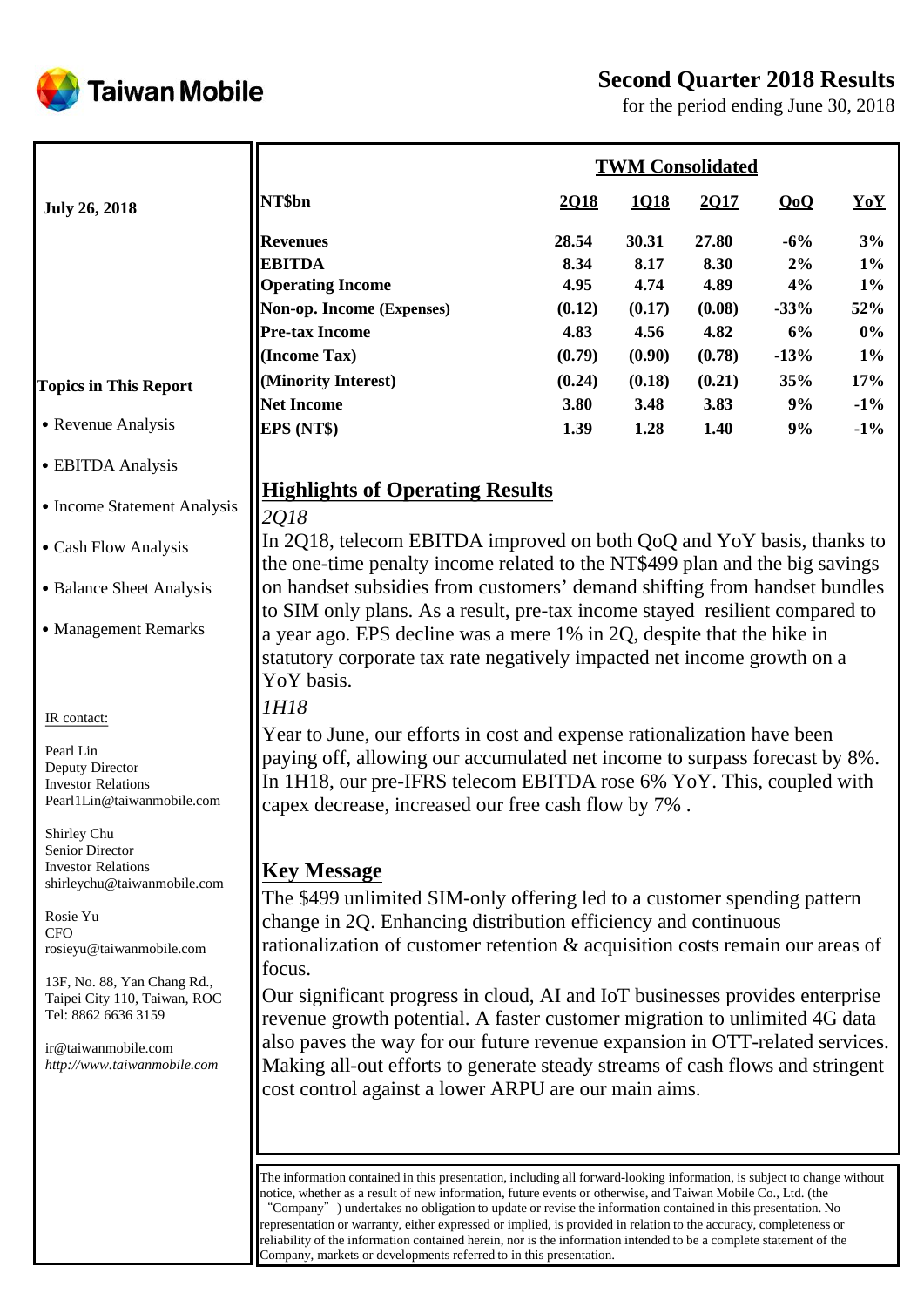

# **I. Revenue Analysis**

### **Table 1. Key Operational Data**

| <b>Residual Value (NT\$bn)</b> | <b>2018</b> | 1018  | 2017  | 0 <sub>0</sub> | YoY    |
|--------------------------------|-------------|-------|-------|----------------|--------|
| Mobile Service Revenue         | 15.03       | 14.90 | 15.62 | 1%             | $-4%$  |
| Postpaid ARPU (NT\$)           | 842         | 825   | 842   | 2%             | 0%     |
| Blended ARPU (NT\$)            | 697         | 691   | 707   | $1\%$          | $-1\%$ |
| Telecom Service Revenue        | 16.04       | 15.94 | 16.71 | 1%             | -4%    |

| <b>Reported Revenue (NT\$bn)</b> | <b>2Q18</b> | <b>1Q18</b> | <b>2Q17</b> | 0 <sub>0</sub> | YoY    |
|----------------------------------|-------------|-------------|-------------|----------------|--------|
| <b>Telecom</b>                   | 17.23       | 18.47       | 18.46       | $-7\%$         | $-7%$  |
| Service                          | 14.01       | 13.81       | 14.43       | 1%             | $-3%$  |
| Device Sales                     | 3.21        | 4.66        | 4.03        | $-31%$         | $-20%$ |
| <b>CATV</b>                      | 1.59        | 1.60        | 1.60        | $-1\%$         | $-1\%$ |
| - Pay-TV Related                 | 0.94        | 0.95        | 0.97        | $-2\%$         | $-4%$  |
| - Broadband                      | 0.35        | 0.35        | 0.34        | 1%             | 4%     |
| - Content & channel leasing      | 0.30        | 0.30        | 0.29        | 0%             | 5%     |
| momo                             | 9.63        | 10.18       | 7.69        | $-5%$          | 25%    |
| - Online Shopping                | 7.91        | 8.41        | 6.00        | $-6\%$         | 32%    |
| - TV Shopping & Others           | 1.72        | 1.77        | 1.70        | $-3%$          | 1%     |
| Others <sup>1</sup>              | 0.15        | 0.14        | 0.15        | 3%             | 0%     |

Note 1: Other revenue primarily consists of operating revenue from our 49.9%-held Taipei New Horizon Co., Ltd., which became a consolidated entity on Feb 21, 2014.

|                               | <b>2Q18</b> | <b>1Q18</b> | <b>2Q17</b> | QoQ    | YoY    |
|-------------------------------|-------------|-------------|-------------|--------|--------|
| <b>Mobile Subscribers (K)</b> | 7,229       | 7,168       | 7,340       | $1\%$  | $-2\%$ |
| - Postpaid                    | 5,665       | 5,726       | 5,868       | $-1\%$ | $-3%$  |
| <b>Monthly Churn</b>          | $2.9\%$     | 2.9%        | $3.2\%$     |        |        |
| - Postpaid                    | 1.8%        | 1.6%        | 1.7%        |        |        |
| MOU (bn)                      | 1.37        | 1.45        | 1.82        | $-5%$  | $-25%$ |
| Pay-TV Subs (K)               | 574         | 579         | 583         | $-1\%$ | $-1\%$ |
| Cable Broadband Subs (K)      | 222         | 217         | 208         | 2%     | 6%     |
| $DTV$ Subs $(K)$              | 236         | 231         | 214         | 2%     | 11%    |
| <b>CATV ARPU (NT\$)</b>       | <b>2Q18</b> | 1Q18        | 2Q17        | QoQ    | YoY    |
| Pay-TV                        | 542         | 547         | 557         | $-1\%$ | $-3%$  |
| <b>Broadband</b>              | 529         | 536         | 539         | $-1\%$ | $-2\%$ |
| Blended <sup>1</sup>          | 745         | 747         | 749         | 0%     | $-1\%$ |

Note 1: Cable TV & broadband related revenue (excluding content & channel leasing) divided by CATV subscriber number

### Telecom

In 2Q18, telecom operating data was significantly affected by a flash sale of the SIM only NT\$499 unlimited rate plan in May. Aided by higher penalty income from subscribers' switch to the NT\$499 plan, TWM's mobile service revenue rose 1% QoQ and its YoY decline lessened to 3.8% while postpaid ARPU increased 2% QoQ.

Postpaid churn rate peaked in May driven by the flash sale then contracted to 1.3% in June. Separately, with more SIM only rate plans sold and a one-time reversal of handset sales arising from subscribers' early termination of their existing contracts, device sales decreased by 31% QoQ and 20% YoY.

## Cable TV

In 2Q18, with effective pricing and bundling strategy, the DTV and broadband subscriber numbers levelled up by 11% and 6% YoY, respectively. By selling more bundled services to the same household, we were able to sustain a stable ARPU on both QoQ and YoY basis.

#### momo

momo's 2Q18 revenue was up by 25% YoY, driven by its strong growth in e-commerce and a stable TV revenue. In 2Q, e-commerce made up 82% of momo's total revenue, versus 78% a year ago.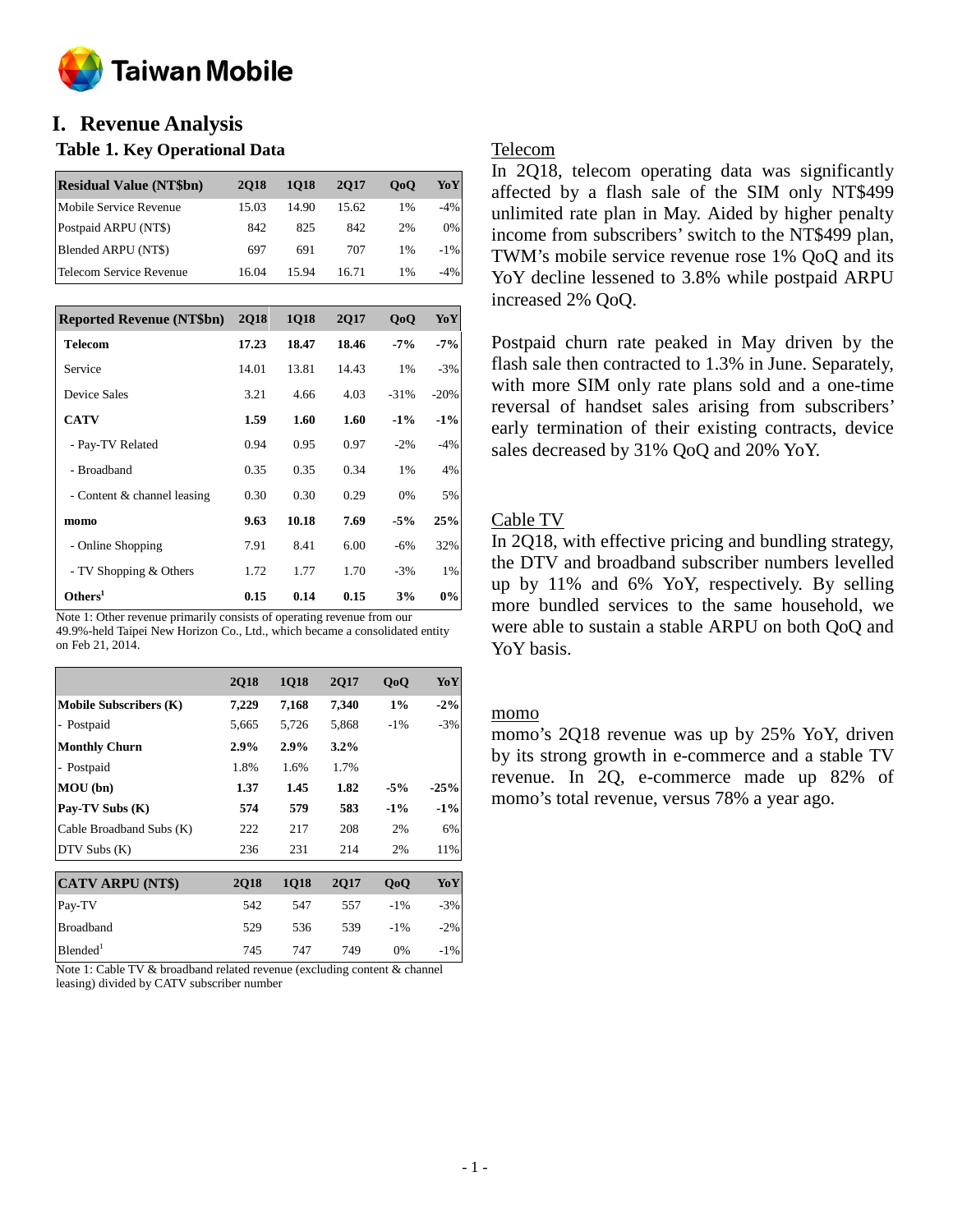

# **II. EBITDA Analysis**

### **Table 2. Reported EBITDA Breakdown**

| NT\$bn        | <b>2Q18</b> | 1Q18  | 2Q17  | QoQ         | YoY         |
|---------------|-------------|-------|-------|-------------|-------------|
| <b>EBITDA</b> | 8.34        | 8.17  | 8.30  | 2%          | $1\%$       |
| - Telecom     | 6.98        | 6.77  | 6.95  | 3%          | 0%          |
| - CATV        | 0.80        | 0.81  | 0.83  | $-1%$       | $-3%$       |
| - momo        | 0.41        | 0.46  | 0.39  | $-13%$      | 3%          |
| - others      | 0.10        | 0.09  | 0.10  | 13%         | 5%          |
| Margin        | 29.2%       | 27.0% | 29.8% | 2.3ppts     | $-0.6$ ppts |
| - Telecom     | 40.5%       | 36.6% | 37.7% | 3.9ppts     | 2.9ppts     |
| - CATV        | 50.4%       | 50.6% | 51.8% | $-0.2$ ppts | $-1.4$ ppts |
| - momo        | 4.2%        | 4.6%  | 5.1%  | $-0.3$ ppts | $-0.9$ ppts |
| - others      | 70.2%       | 63.8% | 66.5% | 6.4ppts     | 3.8ppts     |
|               |             |       |       |             |             |
|               |             |       |       |             |             |
| D&A           | 3.40        | 3.44  | 3.40  | $-1\%$      | 0%          |
| - Telecom     | 2.90        | 2.95  | 3.04  | $-2%$       | $-5%$       |
| - CATV        | 0.32        | 0.32  | 0.24  | 1%          | 36%         |
| - momo        | 0.08        | 0.07  | 0.03  | 9%          | 199%        |
| - others      | 0.05        | 0.05  | 0.05  | 0%          | 0%          |
| <b>EBIT</b>   | 4.95        | 4.74  | 4.89  | 4%          | $1\%$       |
| - Telecom     | 4.08        | 3.82  | 3.91  | 7%          | 4%          |
| - CATV        | 0.48        | 0.49  | 0.59  | $-3%$       | $-19%$      |
| - momo        | 0.33        | 0.39  | 0.37  | $-17%$      | $-11%$      |

Note: The combined total of telecom, CATV, momo and others does not equal the consolidated total of each account due to minor adjustments and eliminations.

#### **Table 3. Non-operating Item**

| NT\$bn                                           | <b>2018</b> | <b>1018</b> | 2017   | 0 <sub>0</sub> | YoY    |
|--------------------------------------------------|-------------|-------------|--------|----------------|--------|
| <b>Non-Operating</b><br><b>Income (Expenses)</b> | (0.12)      | (0.17)      | (0.08) | $-33%$         | 52%    |
| - Net Interest Expenses                          | (0.13)      | (0.14)      | (0.10) | $-5\%$         | 24%    |
| - Write-off Loss                                 | (0.03)      | (0.03)      | (0.04) | 15%            | $-21%$ |
| - Other Income<br>(Expenses)                     | 0.04        | (0.01)      | 0.07   | nm             | $-35%$ |

### EBITDA Analysis

In 2Q18, telecom EBITDA improved on both QoQ and YoY basis, thanks to our cost rationalizations and the one-off penalty income related to the NT\$499 plan. Should domestic roaming revenue be excluded, core telecom EBITDA grew by 15% YoY under the basis of pre-IFRS 15 numbers, showing a steady stream of operating cash flow.

CATV EBITDA edged down by 3% YoY, mainly due to lower pay-TV revenue and higher marketing costs. However, the magnitude of the decline was smaller compared to a quarter ago.

momo's milder EBITDA YoY growth this quarter can be attributed to: (1) product mix changes (2) more aggressive pricing to strive for market share, and (3) increased operating expenses that include the higher expenses from the new automated logistics center.

### D&A Analysis

The roll-outs of the digital set-top-boxes in 2016-17 have led to an increase in CATV's D&A. In addition, momo's D&A hike resulted from its newly-built automated distribution center to cope with its expanding business. With 3G depreciation reductions offsetting D&A rises in momo and the CATV business, total consolidated D&A in 2Q18 stayed flat YoY.

### Non-Operating Item Analysis

The YoY increase in non-operating expenses in 2Q18 was due partially to a lower interest income with a better use of cash.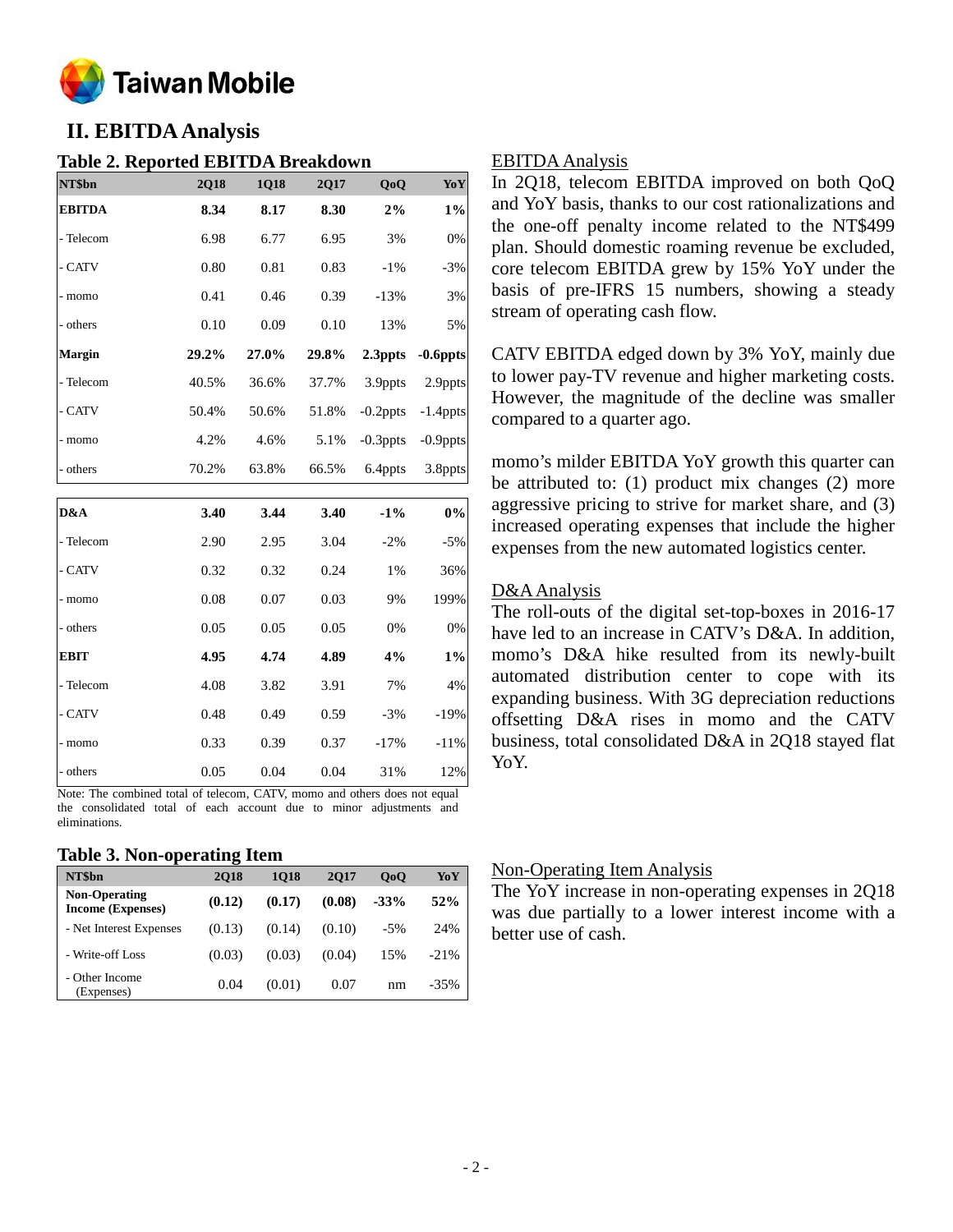

# **III. Income Statement Analysis**

| radio 4. EQTO Consonuated results vs. I oreast |             |        |        |                              |
|------------------------------------------------|-------------|--------|--------|------------------------------|
| NT\$bn                                         | <b>2Q18</b> | QoQ    | YoY    | % of 2Q18<br><b>Forecast</b> |
| <b>Revenues</b>                                | 28.54       | $-6%$  | 3%     | 96%                          |
| <b>Operating Costs</b>                         | (19.59)     | $-8%$  | 4%     | 93%                          |
| <b>Operating Expenses</b>                      | (4.00)      | $-4%$  | 0%     | 93%                          |
| <b>Operating Income</b>                        | 4.95        | 4%     | $1\%$  | 110%                         |
| Non-operating<br>Income (Expenses)             | (0.12)      | $-33%$ | 52%    | 200%                         |
| Pre-tax Income                                 | 4.83        | 6%     | 0%     | 109%                         |
| <b>Net Income</b>                              | 3.80        | 9%     | $-1\%$ | 107%                         |
| EPS (NT\$)                                     | 1.39        | 9%     | $-1\%$ | 107%                         |
| <b>EBITDA</b>                                  | 8.34        | 2%     | $1\%$  | 103%                         |
| <b>EBITDA</b> margin                           | 29.2%       |        |        |                              |

## **Table 4. 2Q18 Consolidated Results vs. Forecast**

## **Table 5. 1H18 Consolidated Results vs. Forecast**

| NT\$bn                      | 1H18    | YoY    | % of Full Year<br><b>Forecast</b> |
|-----------------------------|---------|--------|-----------------------------------|
| <b>Revenue</b>              | 58.85   | 4%     | 48%                               |
| <b>Operating Cost</b>       | (40.97) | 6%     | 47%                               |
| <b>Operating Expense</b>    | (8.19)  | 1%     | 47%                               |
| <b>Operating Income</b>     | 9.68    | $-3%$  | 54%                               |
| Non-op. Income<br>(Expense) | (0.29)  | 18%    | 51%                               |
| Pre-tax Income              | 9.39    | $-3%$  | 54%                               |
| <b>Net Income</b>           | 7.28    | $-7%$  | 54%                               |
| EPS (NT\$)                  | 2.67    | $-7%$  | 54%                               |
| <b>EBITDA</b>               | 16.51   | $-1\%$ | 51%                               |
| EBITDA margin               | 28.1%   |        |                                   |

### Income Statement Analysis

### *2Q18*

In 2Q18, telecom revenues fell short of expectations mainly owing to weaker demand for high-end handset bundles, while momo's revenue continued exceeding expectations.

Our costs & expenses decrease and EBITDA increase reflected 1) one-time penalty income from customers who broke their contracts 2) big savings on handset subsidies from customers' demand shifting from handset bundles to SIM only plans, and 3) reduced reliance on third-party dealers.

As a result, our pre-tax income stayed consistently stable compared to a year ago, on the back of 1% YoY increase in EBITDA.

Of note, the hike in statutory corporate tax rate to 20% from 17% negatively impacted net income growth on a YoY basis.

### *1H18*

Reported net income inclusive of handset bundle sales accounting treatments resulted in a 7% YoY decrease. This doesn't reflect year to date 6% YoY rise in pre-IFRS telecom EBITDA and 7% growth in free cash flow.

Year to June, our revenue came roughly in line with the Company's expectations. Our efforts in cost and expense rationalization have been paying off, allowing our accumulated operating income to achieve 111% of our guidance. Our accumulated net income also beat forecast by 8%.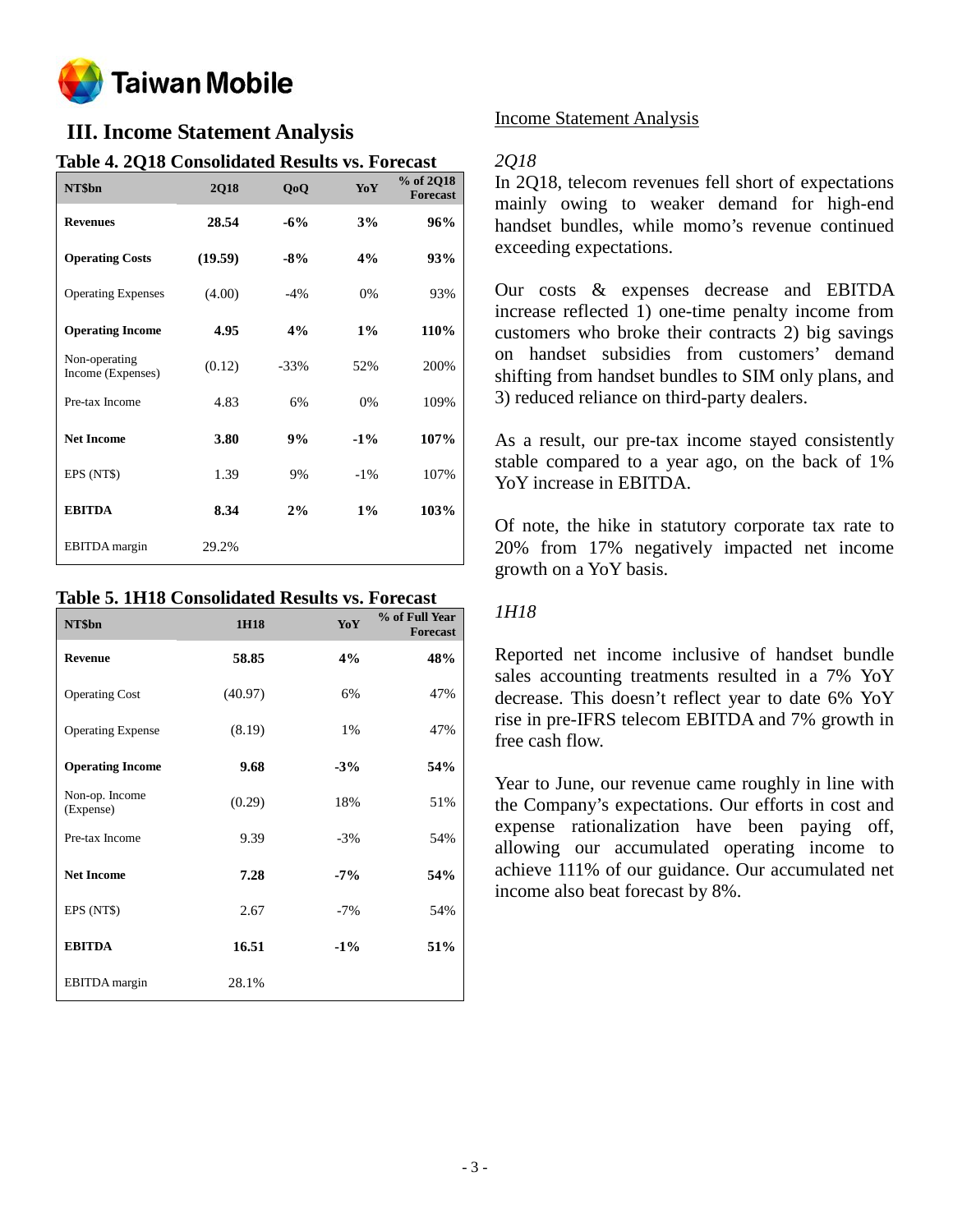

# **IV. Cash Flow Analysis**

### **Table 6. Cash Flow**

| NT\$bn                                      | 2Q18    | 1Q18   | 2Q17   |
|---------------------------------------------|---------|--------|--------|
| Operating                                   | 7.51    | 7.96   | 7.87   |
| Pre-tax Income                              | 4.83    | 4.56   | 4.82   |
| Non-cash Add-backs                          | 3.86    | 3.81   | 3.51   |
| --Depreciation                              | 2.49    | 2.53   | 2.59   |
| --Amortization                              | 0.91    | 0.90   | 0.81   |
| --Others                                    | 0.47    | 0.37   | 0.10   |
| Changes in Working<br>Capital and Others    | (1.18)  | (0.41) | (0.46) |
| <b>Investing</b>                            | (0.28)  | (2.16) | (2.84) |
| Capex <sup>1</sup>                          | (1.69)  | (2.76) | (2.43) |
| Divestment (Acquisition)                    | 0.01    | 0.04   | (0.59) |
| <b>4G License Fees</b>                      | 0.00    | 0.00   | 0.00   |
| <b>Other Financial Assets</b><br>(Increase) | 0.86    | 0.57   | 0.14   |
| <b>Refundable Deposits</b><br>(Increase)    | 0.02    | (0.03) | 0.01   |
| Others                                      | 0.54    | 0.02   | 0.03   |
| <b>Financing</b>                            | (7.28)  | (4.76) | (6.78) |
| Short-term Borrowings                       | (13.60) | (1.60) | (0.10) |
| Repayments of Bonds<br>Payable              | (2.90)  | 0.00   | (2.90) |
| Proceeds from Issuance of<br><b>Bonds</b>   | 14.98   | 0.00   | 0.00   |
| Long-term Bank Loan                         | (5.05)  | (3.05) | (3.04) |
| Dividends Payments                          | (0.62)  | 0.00   | (0.62) |
| Interest (Payment) &<br>Others              | (0.10)  | (0.11) | (0.12) |
| <b>Net Cash Position Chg.</b>               | (0.04)  | 1.03   | (1.75) |

Note 1: Inclusive of prepayments for equipment and the acquisition of computer software & other intangible assets

### **Table 7. Capex & FCF**

| NT\$bn                      | <b>2Q18</b> | <b>1Q18</b> | 2Q17 |
|-----------------------------|-------------|-------------|------|
| $\text{Cash} \text{ Capex}$ | 1.69        | 2.76        | 2.43 |
| - Mobile                    | 1.16        | 1.47        | 1.28 |
| - Fixed-line                | 0.30        | 0.42        | 0.24 |
| - Cable                     | 0.18        | 0.26        | 0.57 |
| - momo & others             | 0.05        | 0.61        | 0.34 |
| % of Revenue                | 6%          | 9%          | 9%   |
| Free Cash $Flow1$           | 5.82        | 5.20        | 5.43 |

Note 1: Excluding 4G License Fees.

### Cash Flow Analysis

2Q18 operating cash inflow saw a YoY decline mainly because of a reduction in handset payable and a temporary payment related to pending future court rulings. That said, operating cash flow for 1H18 remained stable, compared to a year ago.

Investing cash outflow decreased YoY mainly due to: (1) a reduction in capex, (2) NT\$934mn in cash freed up as we took back more guarantee deposits in the quarter, and (3) the proceeds from investment redemptions.

On April 20, we issued unsecured corporate straight bonds of NT\$15bn, which allowed us to repay a total of NT\$21.6bn for short-term & long-term debts in the quarter. As a result, our cash outflow from financing activities rose from a quarter ago.

In summary, our 2Q18 cash balance stayed resilient from a quarter ago.

#### Capex and Free Cash Flow Analysis

In 2Q18, capex of telecom, cable TV and momo all trended down, leading to a 30% YoY decrease in total capex. FCF of NT\$5.82bn for the quarter was up 7.2% YoY and translated into an annual FCF yield of 7.3%.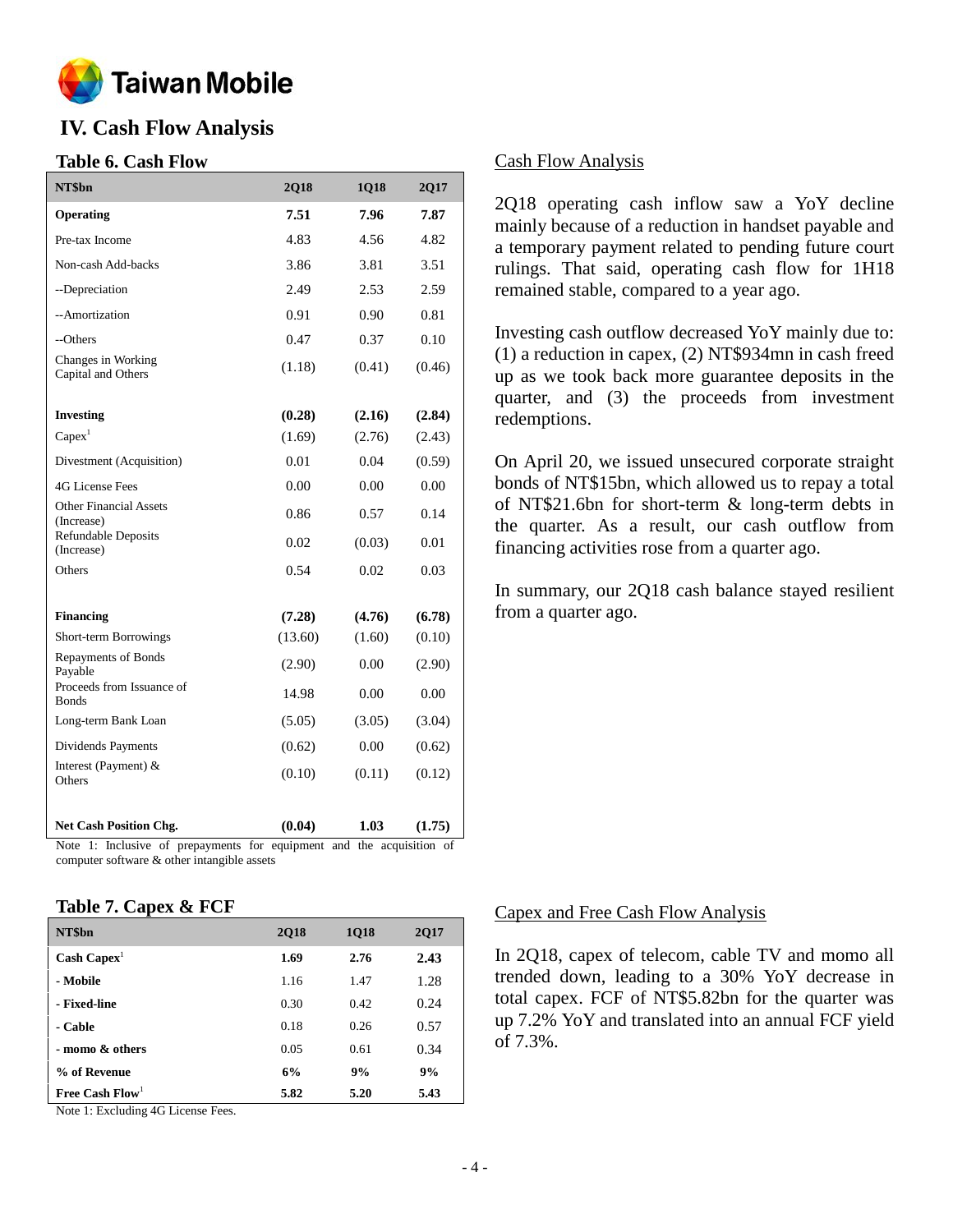

# **V. Balance Sheet Analysis**

### **Table 8. Balance Sheet**

| NT\$bn                                               | 2Q18    | 1Q18    | <b>2017</b> |
|------------------------------------------------------|---------|---------|-------------|
| <b>Total Assets</b>                                  | 151.41  | 155.27  | 146.58      |
| <b>Current Assets</b>                                | 29.48   | 31.22   | 30.18       |
| - Cash & Cash Equivalents                            | 7.62    | 7.66    | 6.18        |
| - Receivable & Contract Assets                       | 14.89   | 15.51   | 15.72       |
| - Inventories                                        | 3.58    | 3.98    | 3.08        |
| - Short-term Investment                              | 0.38    | 0.97    | 1.46        |
| - Other Current Assets                               | 3.00    | 3.09    | 3.74        |
| <b>Non-current Assets</b>                            | 121.93  | 124.05  | 116.39      |
| - Long-term Investment                               | 5.87    | 5.88    | 6.47        |
| - Property and Equipment                             | 43.12   | 43.42   | 45.37       |
| - Concession                                         | 42.04   | 42.92   | 36.53       |
| - Other Non-current & Contract Assets                | 30.90   | 31.82   | 28.01       |
| <b>Liabilities</b>                                   | 90.77   | 82.76   | 87.41       |
| <b>Current Liabilities</b>                           | 48.18   | 52.14   | 48.50       |
| - ST Borrowings                                      | 9.77    | 28.27   | 10.16       |
| - Other Current Liabilities                          | 38.42   | 23.88   | 38.34       |
| Non-current Liabilities                              | 42.59   | 30.62   | 38.91       |
| - Long-term Borrowings                               | 38.27   | 26.32   | 34.89       |
| - Other Non-current Liabilities                      | 4.31    | 4.30    | 4.02        |
| <b>Shareholders' Equity</b>                          | 60.64   | 72.51   | 59.16       |
| -Paid-in Capital                                     | 34.21   | 34.21   | 34.21       |
| -Capital Surplus                                     | 12.31   | 13.94   | 13.92       |
| -Legal Reserve                                       | 27.56   | 26.14   | 26.14       |
| -Treasury Shares                                     | (29.72) | (29.72) | (29.72)     |
| -Un-appropriated Earnings                            | 0.03    | 0.63    | 0.63        |
| -Non-controlling Interest                            | 5.68    | 6.07    | 5.51        |
| -Retained Earnings & Others <sup>1</sup>             | 10.57   | 21.25   | 8.48        |
| Note 1: Including YTD profits and other equity items |         |         |             |

### **Table 9. Ratios**

|                                          | <b>2018</b> | 1018 | 2017 |
|------------------------------------------|-------------|------|------|
| <b>Current Ratio</b>                     | 61%         | 60%  | 62%  |
| Interest Coverage (x)                    | 34.4        | 30.3 | 34.0 |
| <b>Net Debt (Cash) to Equity</b>         | 67%         | 65%  | 66%  |
| Net Debt $(Cash)$ to EBITDA $(x)$        | 1.23        | 1.44 | 1.18 |
| ROE (annualized) $1$                     | 22%         | 20%  | 24%  |
| $\textbf{ROA}$ (annualized) <sup>2</sup> | 10%         | 9%   | 11%  |

Note 1: ROE = Accumulated Net Income (Annualized) /Average Shareholders' Equity

Note 2: ROA = Accumulated Net Income + Interest Expenses\*(1-Tax Rate) (Annualized) / Average Total Assets

### Assets

As of the end of 2Q18, cash balance stood at a stable level, on the back of healthy free cash flow generation.

The YoY decrease in contract assets was attributable to lower/reversal of handset bundled sales following rising demand shifting to SIM-only plan in the quarter.

The YoY decline in short-term investments was due to the liquidation of investments & money market instruments.

Inventory rose YoY mainly due to momo's inventory increase arising from its expanding business scale.

The YoY increase in concession resulted from the NT\$8.6bn addition of spectrum on the 2.1GHz frequency band in 4Q17.

### Liabilities & Shareholders' Equity

Our gross debt balance decreased to NT\$48.04bn from a quarter ago, primarily due to a reduction in short-term borrowings.

Shareholders' equity went down sequentially following AGM's approval of dividends, which became a payable item afterwards.

### Ratio Analysis

With a lower short-term borrowing but a higher dividend payable, current ratio at the end of 2Q18 stayed stable at 61%.

Our net debt to EBITDA was 1.23x, an improvement from a quarter ago, after our gross debt level was reduced.